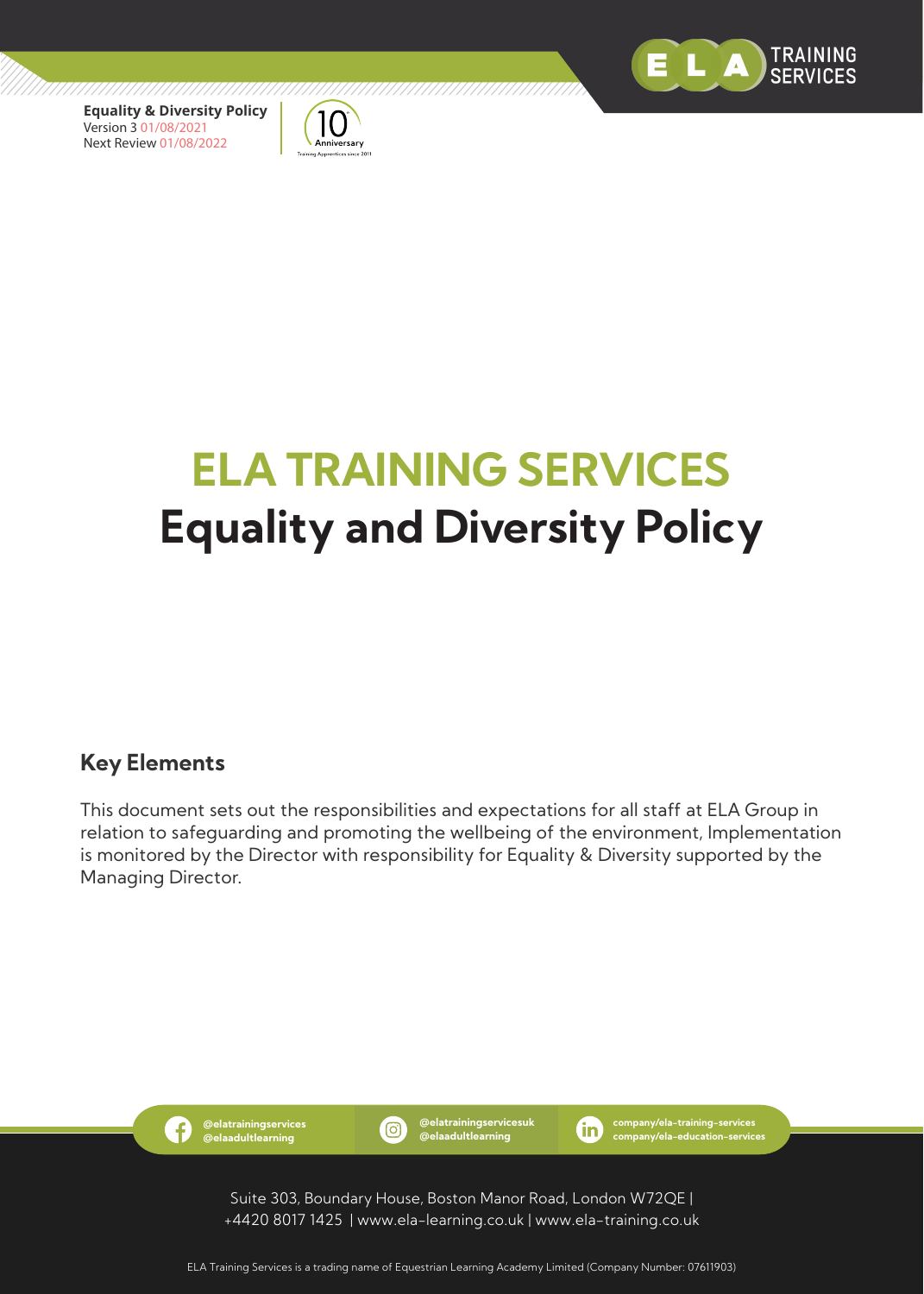

.<br>\nniversarv



1. ELA Training Services recognises that discrimination and victimisation is unacceptable and that it is in the interests of the Company and its employees to utilise the skills of the total workforce. It is the aim of the Company to ensure that no employee or job applicant receives less favourable facilities or treatment (either directly or indirectly) in recruitment or employment on grounds of age, disability, gender / gender reassignment, marriage / civil partnership, pregnancy / maternity, race, religion or belief, sex, or sexual orientation (the protected characteristics.)

2. Our aim is that our workforce will be truly representative of all sections of society and each employee feels respected and able to give of their best.

3. We oppose all forms of unlawful and unfair discrimination or victimisation. To that end the purpose of this policy is to provide equality and fairness for all in our employment.

4. All employees, whether part-time, full-time or temporary, will be treated fairly and with respect. Selection for employment, promotion, training or any other benefit will be on the basis of aptitude and ability. All employees will be helped and encouraged to develop their full potential and the talents and resources of the workforce will be fully utilised to maximise the efficiency of the organisation.

5. Our staff will not discriminate directly or indirectly, or harass customers or clients because of age, disability, gender reassignment, pregnancy and maternity, race, religion or belief, sex, and sexual orientation in the provision of the Company's goods and services.

6. This policy and the associated arrangements shall operate in accordance with statutory requirements. In addition, full account will be taken of any guidance or Codes of Practice issued by the Equality and Human Rights Commission, any Government Departments, and any other statutory bodies.

7. ELA Training Services will fulfil our local and national responsibilities as laid out in the following documents:

- The Equality Act 2010
- The Data Protection Act (2018)

**@elatrainingservices @elaadultlearning**

• The Care Act (2014)

f.

**Signed: Ali Khan Date: 31/08/21 Review Date: 01/08/2022** (or sooner if required)

TRAINING

(ම)



**company/ela-training-services** m **company/ela-education-services**

Suite 303, Boundary House, Boston Manor Road, London W72QE | +4420 8017 1425 | www.ela-learning.co.uk | www.ela-training.co.uk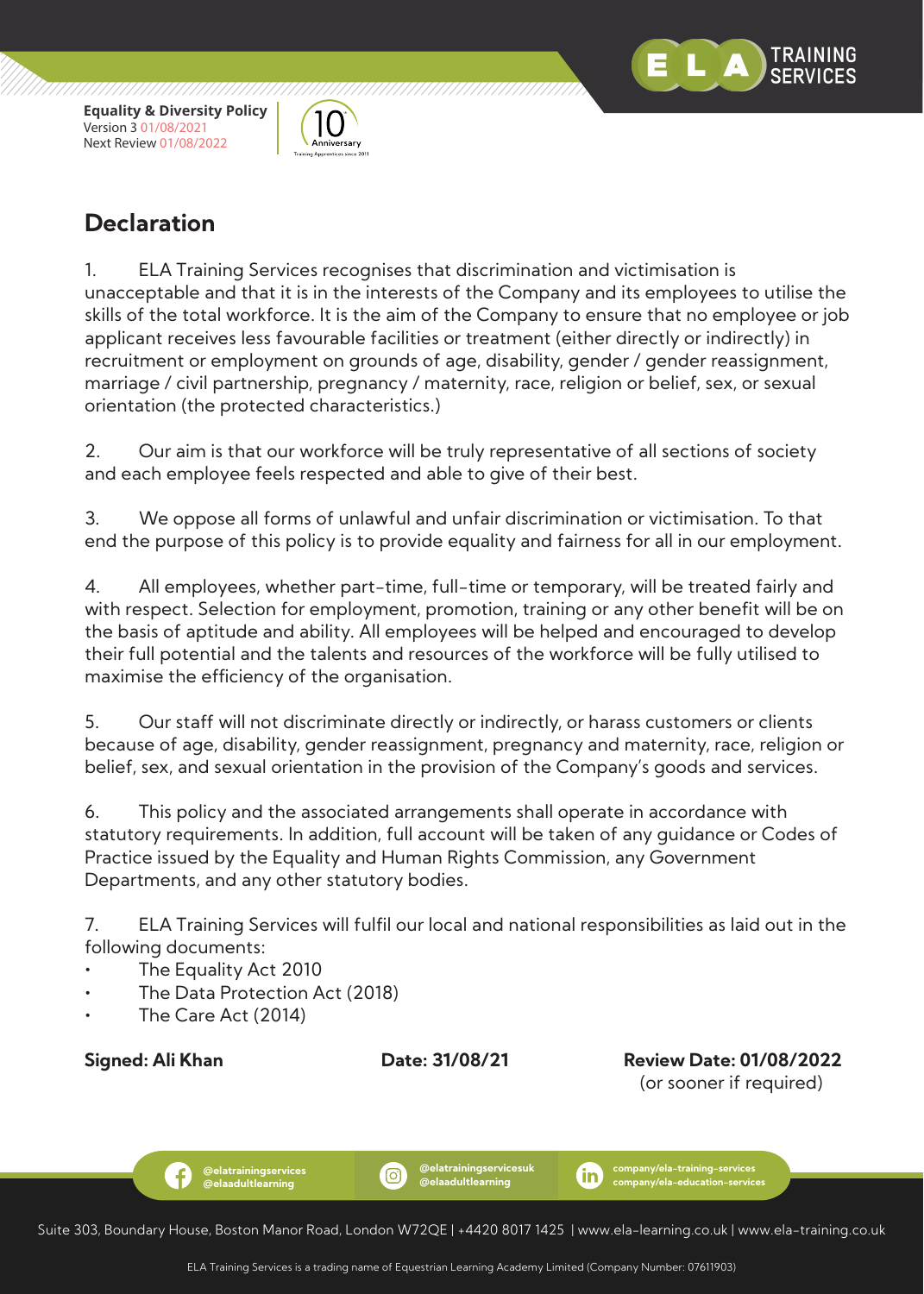



• To create an environment in which individual differences and the contributions of all our staff are recognised and valued.

Every employee is entitled to a working environment that promotes dignity and respect to all. No form of intimidation, bullying or harassment will be tolerated.

- Training, development and progression opportunities are available to all staff.
- To promote equality in the workplace which we believe is ethical, good management practice and makes sound business sense.
- We will regularly review all our employment practices and procedures to ensure fairness.
- Breaches of our equality policy will be regarded as misconduct and could lead to disciplinary proceedings.

This policy is fully supported by senior management and has been agreed with all employees.

The policy will be monitored and reviewed annually

## **Responsibilities of Management**

**@elatrainingservices @elaadultlearning**

f.

Responsibility for ensuring the effective implementation and operation of the arrangements will rest with the Managing Director of the Group. Directors and Managers will ensure that they and their staff operate within this policy and arrangements, and that all reasonable and practical steps are taken to avoid discrimination.

Each manager will ensure that:

• All their staff are aware of the policy and the arrangements, and the reasons for the policy

• Grievances concerning discrimination are dealt with properly, fairly and as quickly as possible

• Proper management records are maintained for all employees

The Directors will be responsible for monitoring the operation of the policy in respect of employees and job applicants, including periodic departmental audits.



ිම)

**@elatrainingservicesuk @elaadultlearning**

**company/ela-training-services company/ela-education-services**

(in)

TRAINING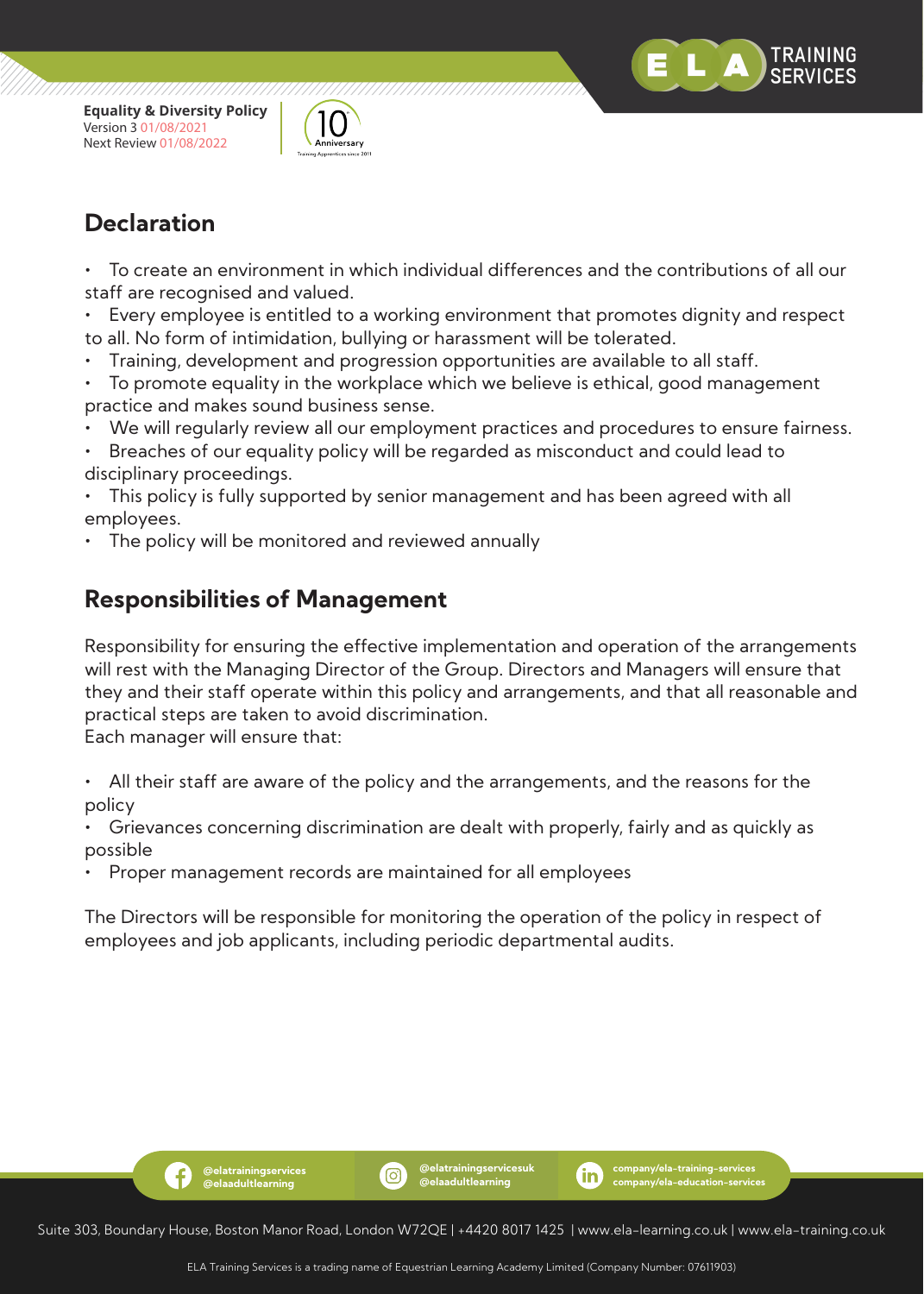



## **Responsibilities of Management**

Responsibility for ensuring that there is no unlawful discrimination rests with all staff and the attitudes of staff are crucial to the successful operation of fair employment practices. In particular, all members of staff should:

- Comply with the policy and arrangements
- Not discriminate in their day to day activities or induce others to do so
- Not victimise, harass or intimidate other staff or groups who have, or are perceived to have one of the protected characteristics.
- Ensure no individual is discriminated against or harassed because of their association with another individual who has a protected characteristic
- Inform their manager if they become aware of any discriminatory practice.

## **Third Parties**

Third-party harassment occurs where a Company employee is harassed, and the harassment is related to a protected characteristic, by third parties such as clients or customers. ELA Training Services will not tolerate such actions against its staff, and the employee concerned should inform their manager at once that this has occurred. ELA Training Services will fully investigate and take all reasonable steps to ensure such harassment does not happen again.

#### **Related Policies and Arrangements**

**@elatrainingservices @elaadultlearning**

f.

All employment policies and arrangements have a bearing on equality of opportunity. The Company policies will be reviewed regularly, and any discriminatory elements removed. Courses will be accessible to all learners who are encouraged to discuss any specific accessibility needs they may have with their line manager, so that arrangements can be made.



(ම)

**@elatrainingservicesuk @elaadultlearning**

**company/ela-training-services company/ela-education-services**

m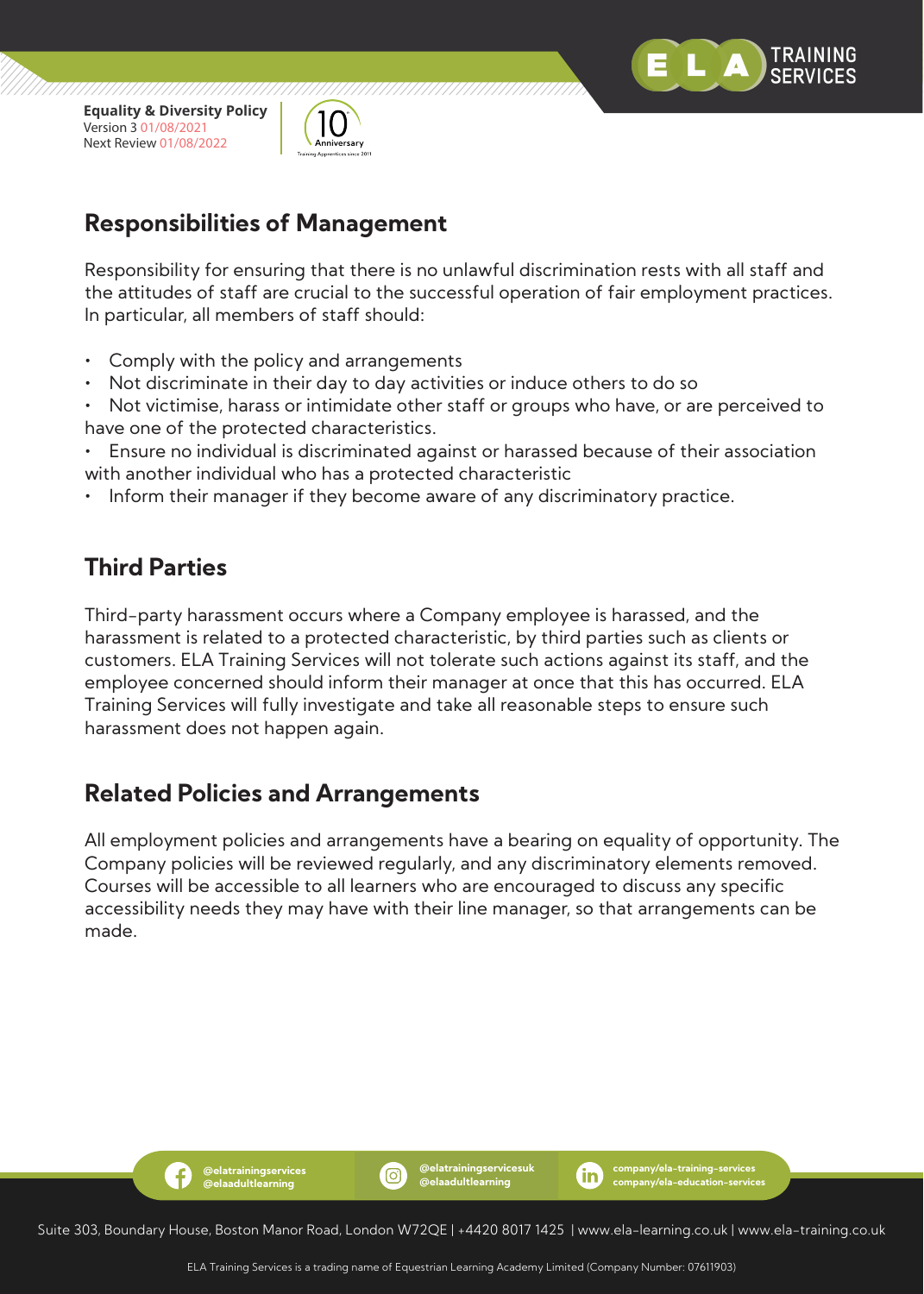



## **Rights of Disabled People**

The Company attaches particular importance to the needs of disabled people. Under the terms of this policy, managers are required to:

Make reasonable adjustments to maintain the services of an employee who becomes disabled, for example, training, and the provision of special equipment, reduced working hours. (NB: managers are expected to seek advice and guidance from external agencies to maintain disabled people in employment)

Include disabled people in training/development programmes.

• Give full and proper consideration to disabled people who apply for jobs, having regard to making reasonable adjustments for their particular aptitudes and abilities to allow them to be able to do the job.

## **Equality Training**

A series of regular briefing sessions will be held for staff on equality issues, to help promote the policy, improve engagement of employees with the policy, its implementation and the issues it raises. These will be repeated as necessary. Equality information is also included in induction programmes.

Training will be provided for managers on this policy and the associated arrangements. All managers who have an involvement in the recruitment and selection process will receive specialist training.

Training resources will also be developed and delivered to support all members of the organization. Managers will be supported to raise equality and diversity issues during recruitment interviews. In the delivery of apprenticeship training and working with employers and apprentices, equality and diversity issues will be raised during learning progress reviews. Delivery and Quality Assurance Staff will be trained and provided resources to do so.

## **Grievances/Discipline**

f.

**@elatrainingservices @elaadultlearning**

Employees have a right to pursue a complaint concerning discrimination or victimisation via the Company Grievance or Harassment Procedures.

Discrimination and victimisation will be treated as disciplinary offences and they will be dealt with under the Company Disciplinary Procedure.

Suite 303, Boundary House, Boston Manor Road, London W72QE | +4420 8017 1425 | www.ela-learning.co.uk | www.ela-training.co.uk

(ම)

**@elatrainingservicesuk @elaadultlearning**

**company/ela-training-services company/ela-education-services**

m